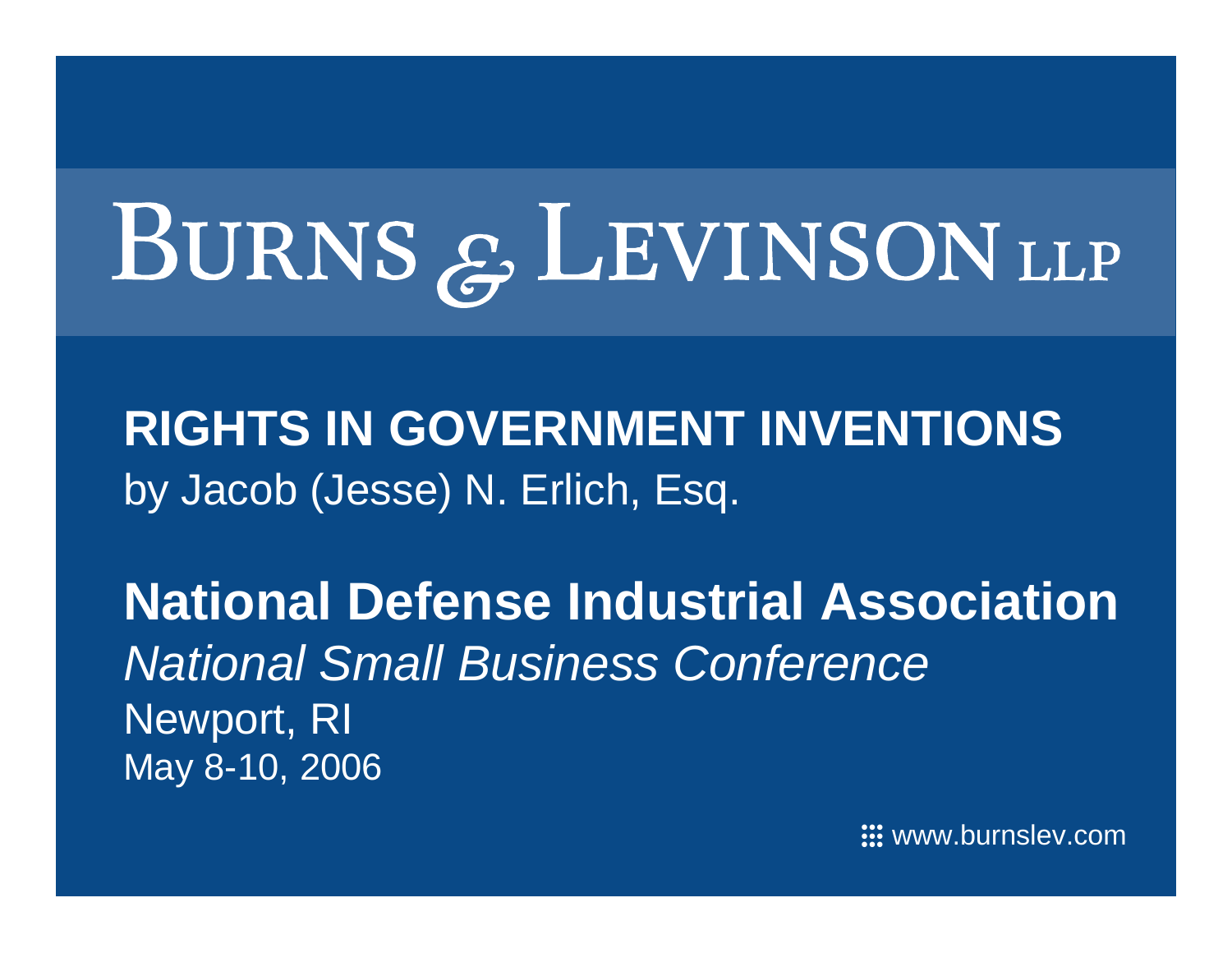# **Key Definitions**

### • Invention

- Any invention or discovery which is or may be patentable or otherwise protectable under Title 35 of the United States Code
- Subject Invention
	- Any invention of the contractor conceived or first actually reduced to practice in the performance of work under the contract.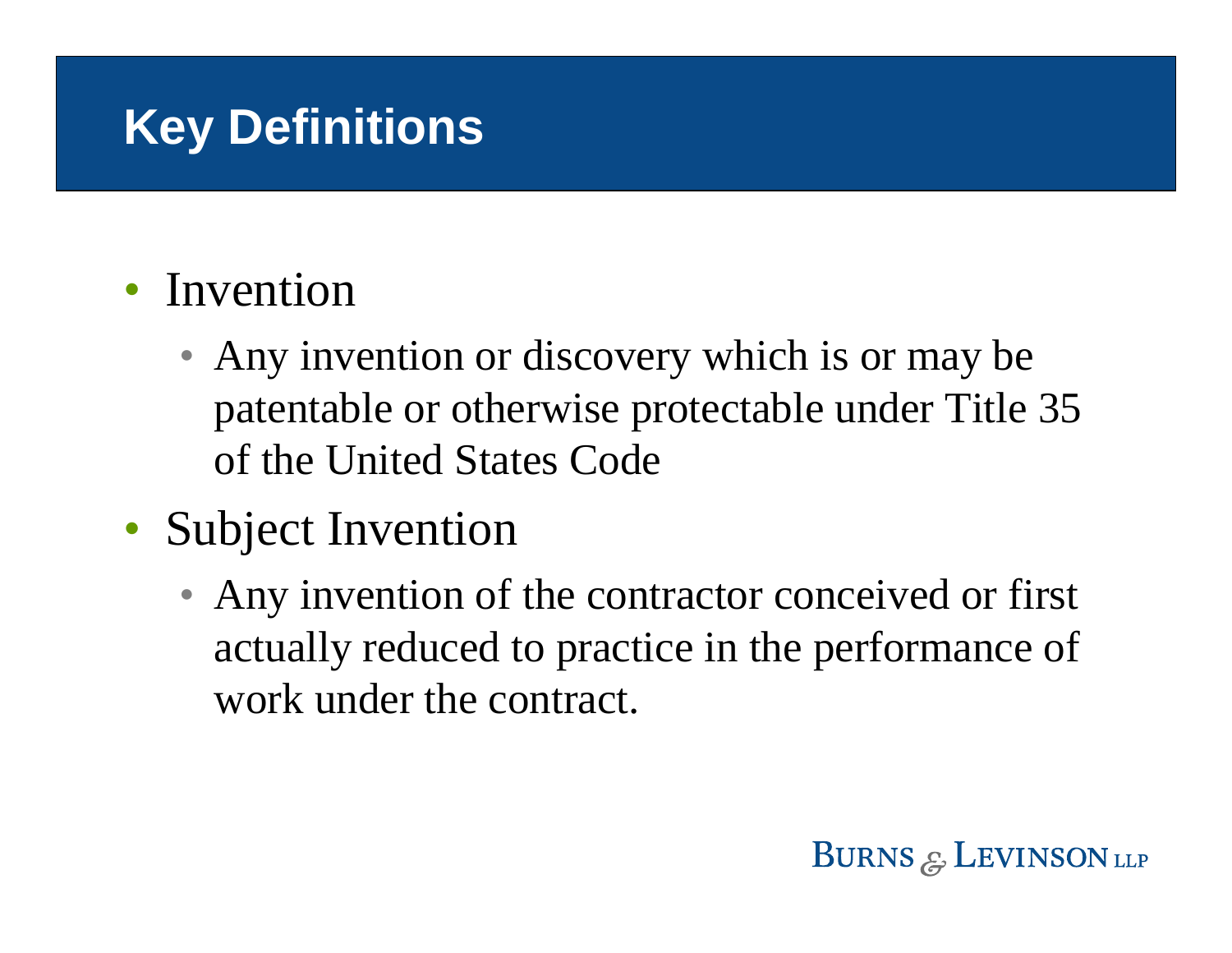# **Contractor's Patent Rights Under FAR 52.227-11 and 12**

• Contractor may retain the entire right, title, and interest throughout the world to each subject invention. With respect to any subject invention in which the Contractor retains title, the Federal Government shall have a nonexclusive, nontransferable, irrevocable, paid-up license to practice or have practiced for or on behalf of the United States the subject invention throughout the world.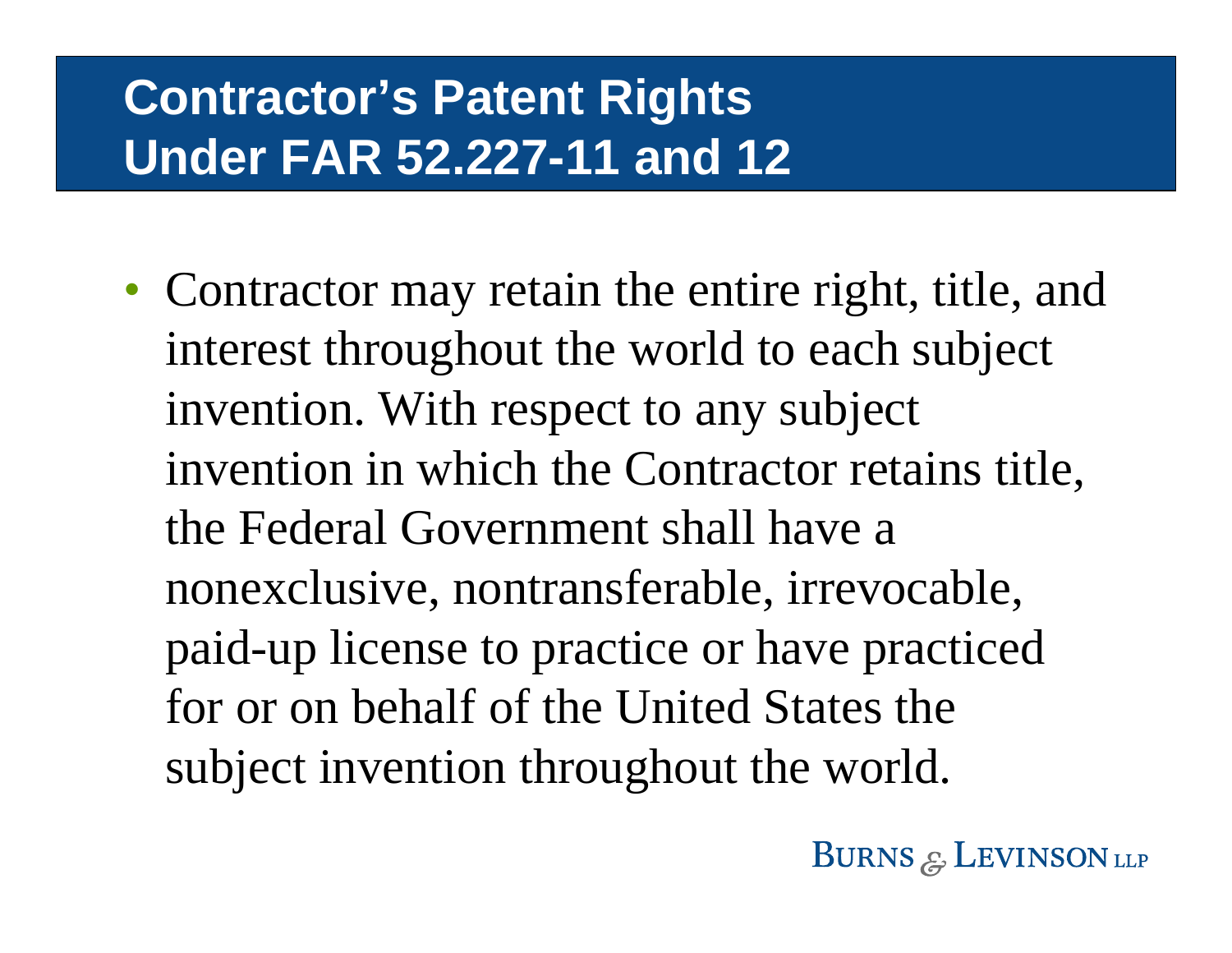# **Contractor's Patent Rights Under FAR 52.227-11 and 12**

- With respect to any subject invention which the Government takes title, the Contractor shall retain a revocable, nonexclusive, royalty-free license throughout the world, except if the Contractor fails to disclose the subject invention to the Contracting Officer within the specified time
- Contractors license may be revoked or modified to extent necessary to achieve practical application of subject invention - requires written notice - Contractor allowed 30 days to show cause why license should not be revoked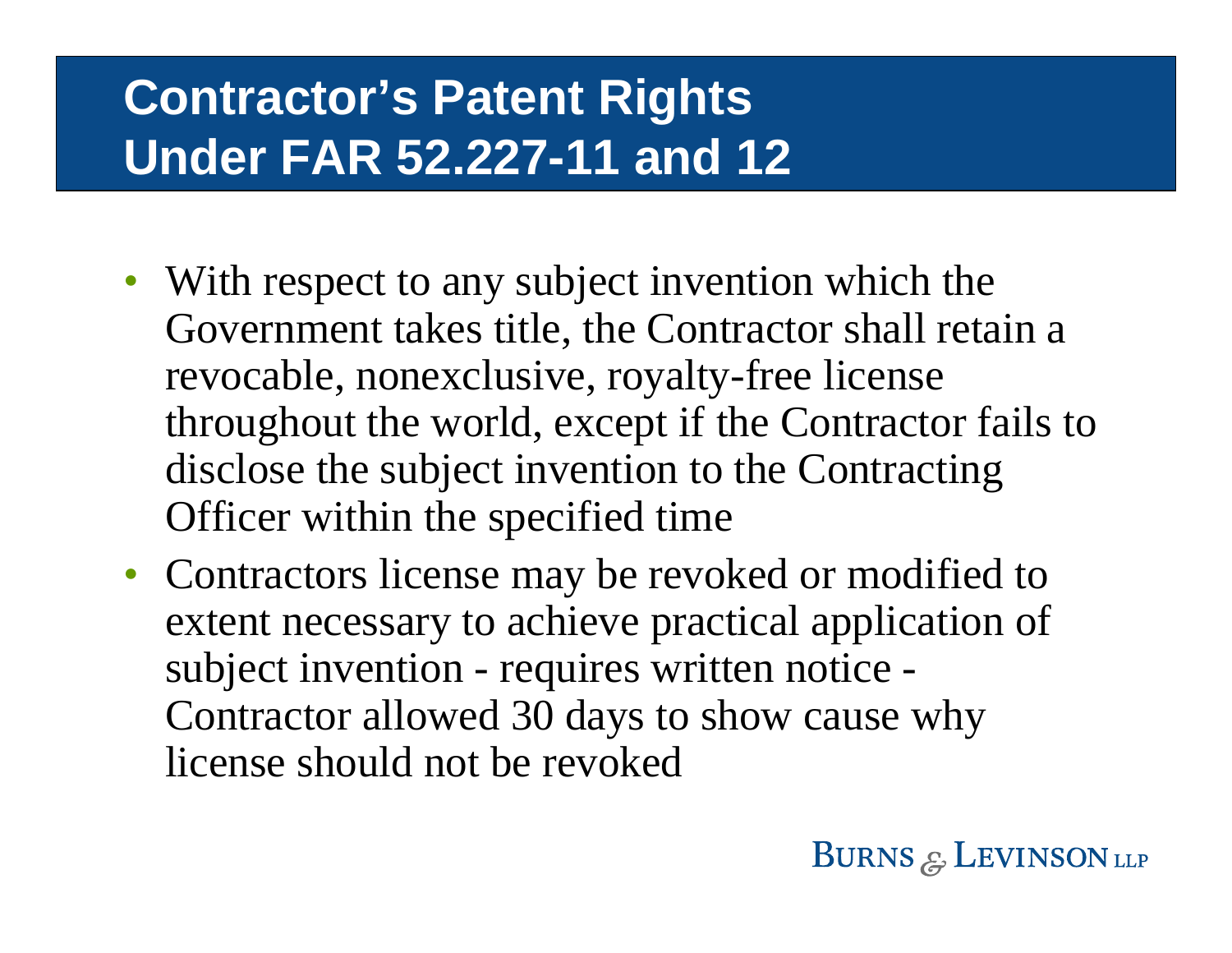## **Timeline - FAR 52.227-11**

**Inventor discloses subject invention**

*Within 2 months*

**Contractor discloses subject invention to contracting officer**

*Within 12 months or at least 60 days prior to end of statutory bar period*

**Contractor elects to retain title**

*Within 2 years or prior to end of statutory bar period*

**Contractor files U.S. patent application**



*Within 10 months or 6 months from date permission granted in cases under secrecy order*

**Contractor files foreign patent application**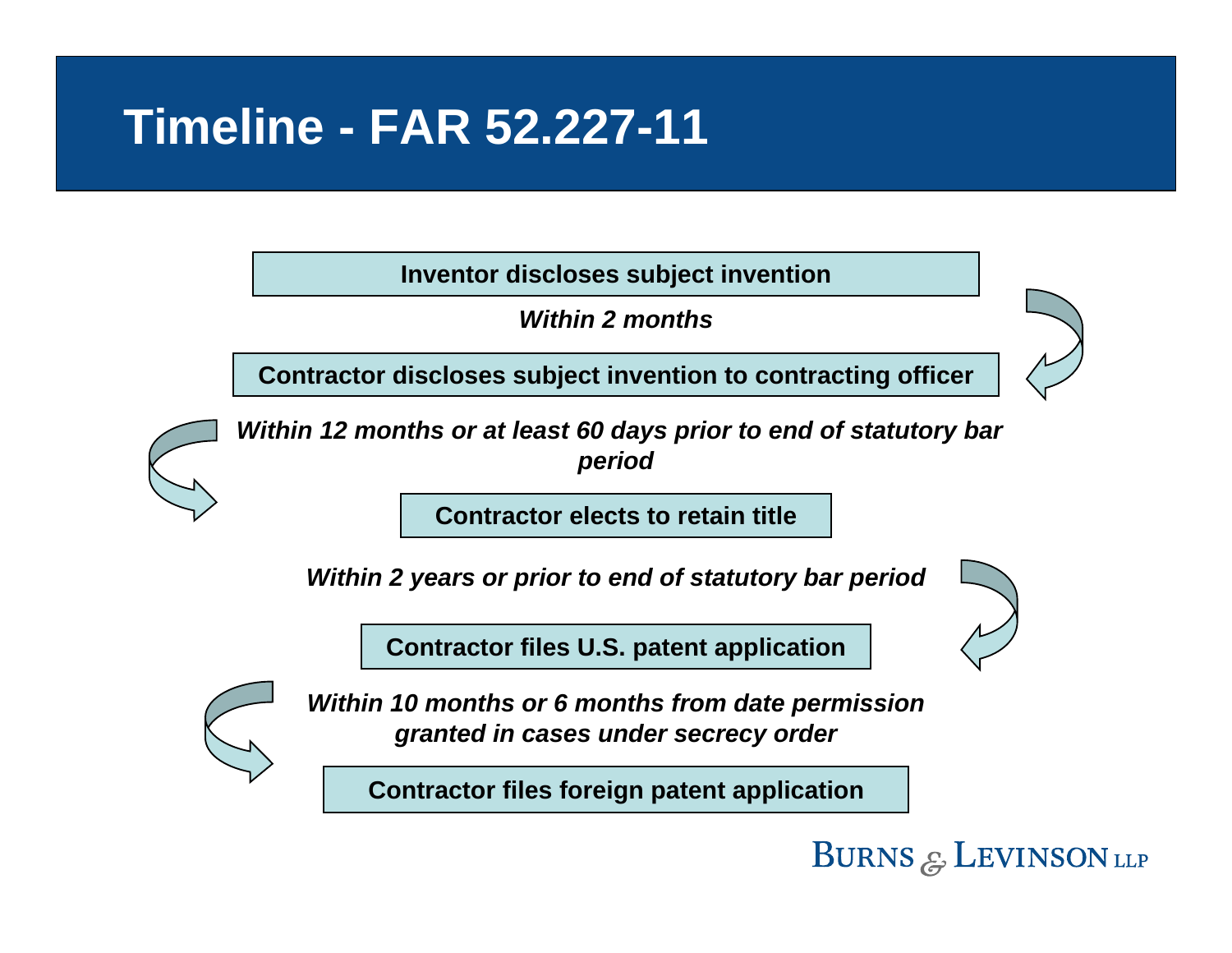## **Timeline - FAR 52.227-12**

**Inventor discloses subject invention**

*Within 2 months*

**Contractor discloses subject invention to contracting officer**

*Within 8 months or at least 60 days prior to end of statutory bar period*

**Contractor elects to retain title**

*Within 1 year or prior to end of statutory bar period*

**Contractor files U.S. patent application**



*Within 10 months or 6 months from date permission granted in cases under secrecy order*

**Contractor files foreign patent application**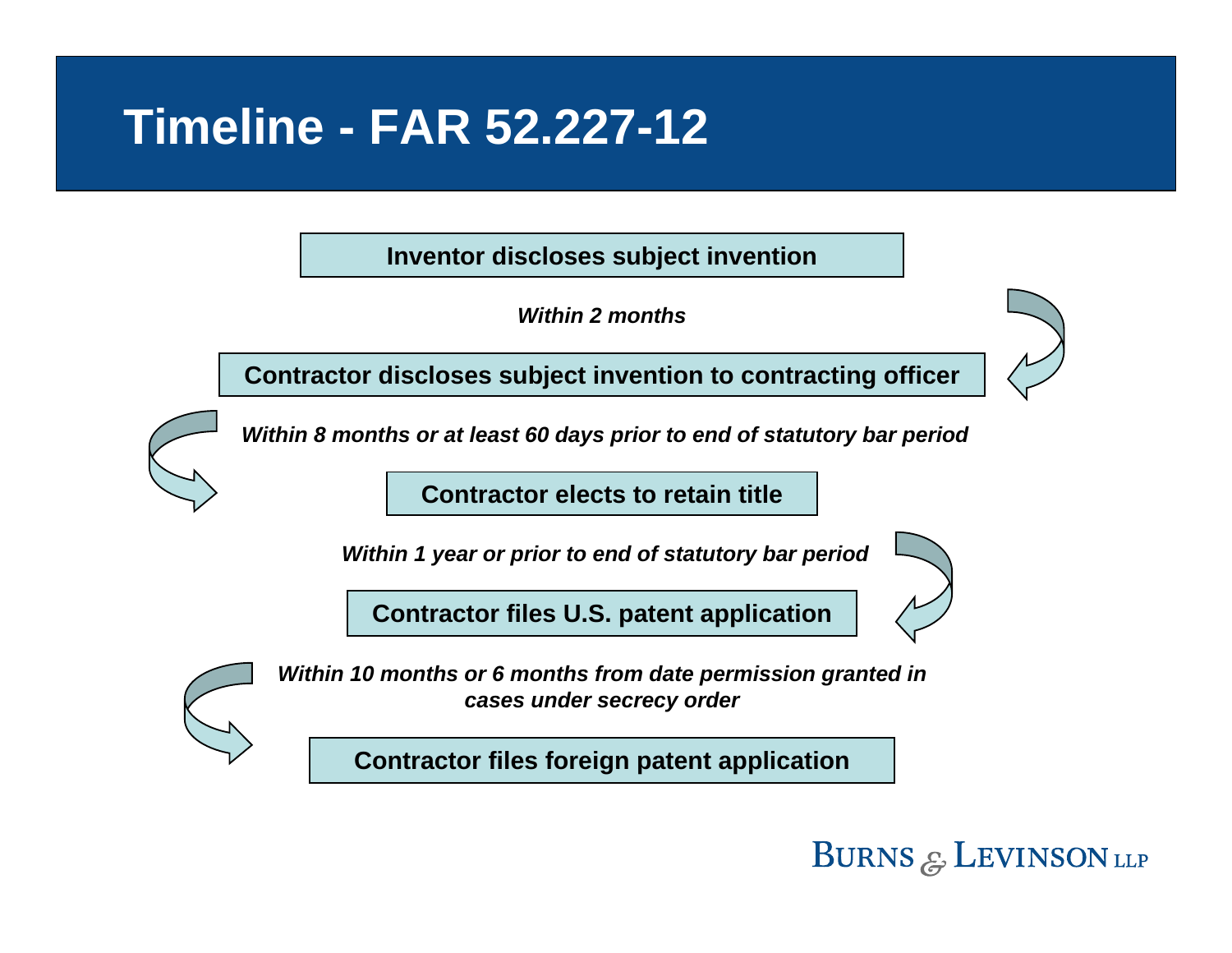## **What If ?**

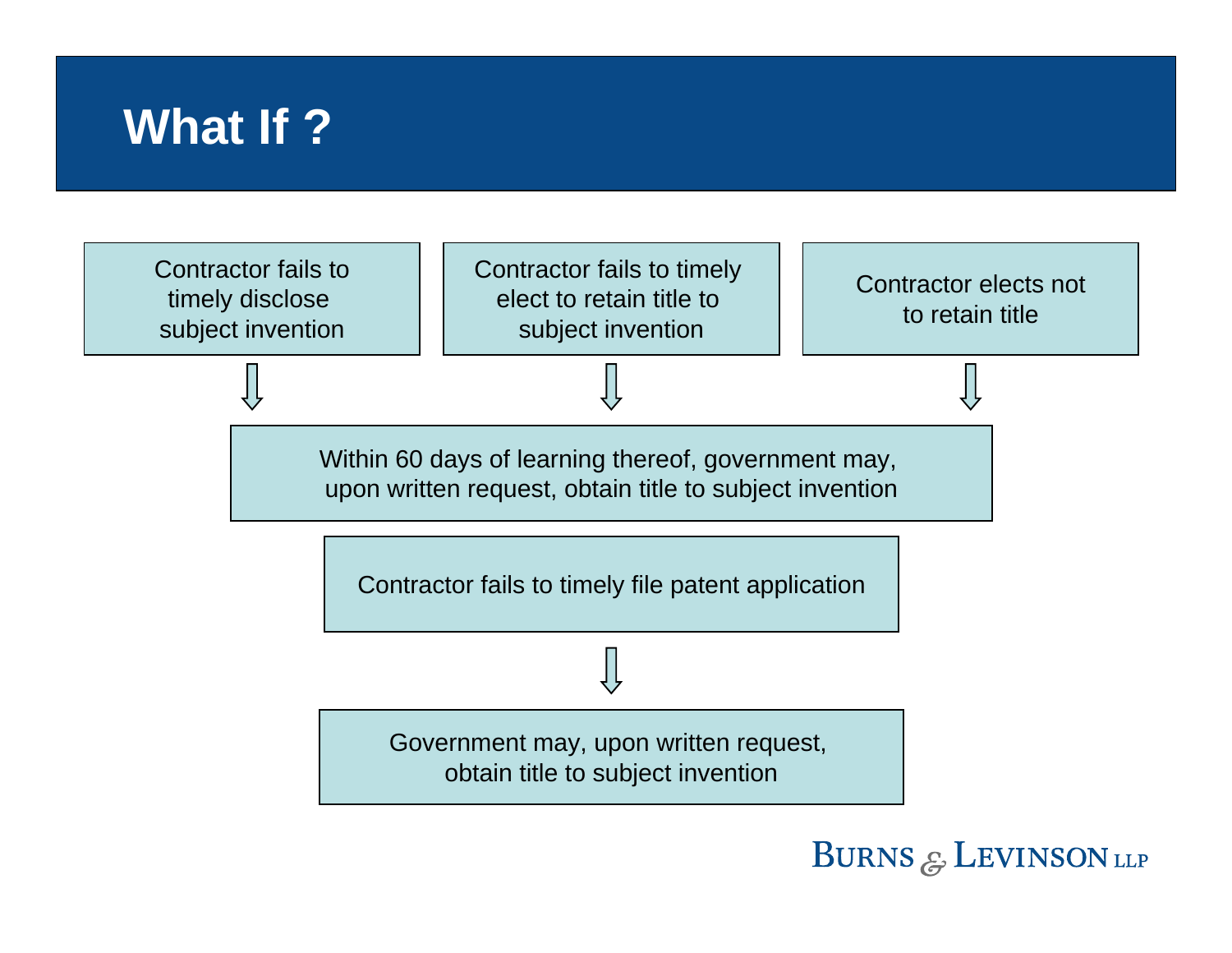# **Contractor Must Take Following Action To Protect Government's Interest**

- Execute or have executed all instruments necessary for Government to obtain title or obtain patent protection
- $\bullet$  Require, by written agreement, its technical employees to disclose promptly in writing all subject inventions
- Notify Federal agency of any decision not to continue patent prosecution, pay maintenance fees, or defend reexamination 30 days prior to expiration of response period
- $\bullet$  Include within specification of U.S. patent application on subject invention the following statement: "This invention was made with Government support under (identify contract) awarded by (identify Federal agency). The Government has certain rights in this invention."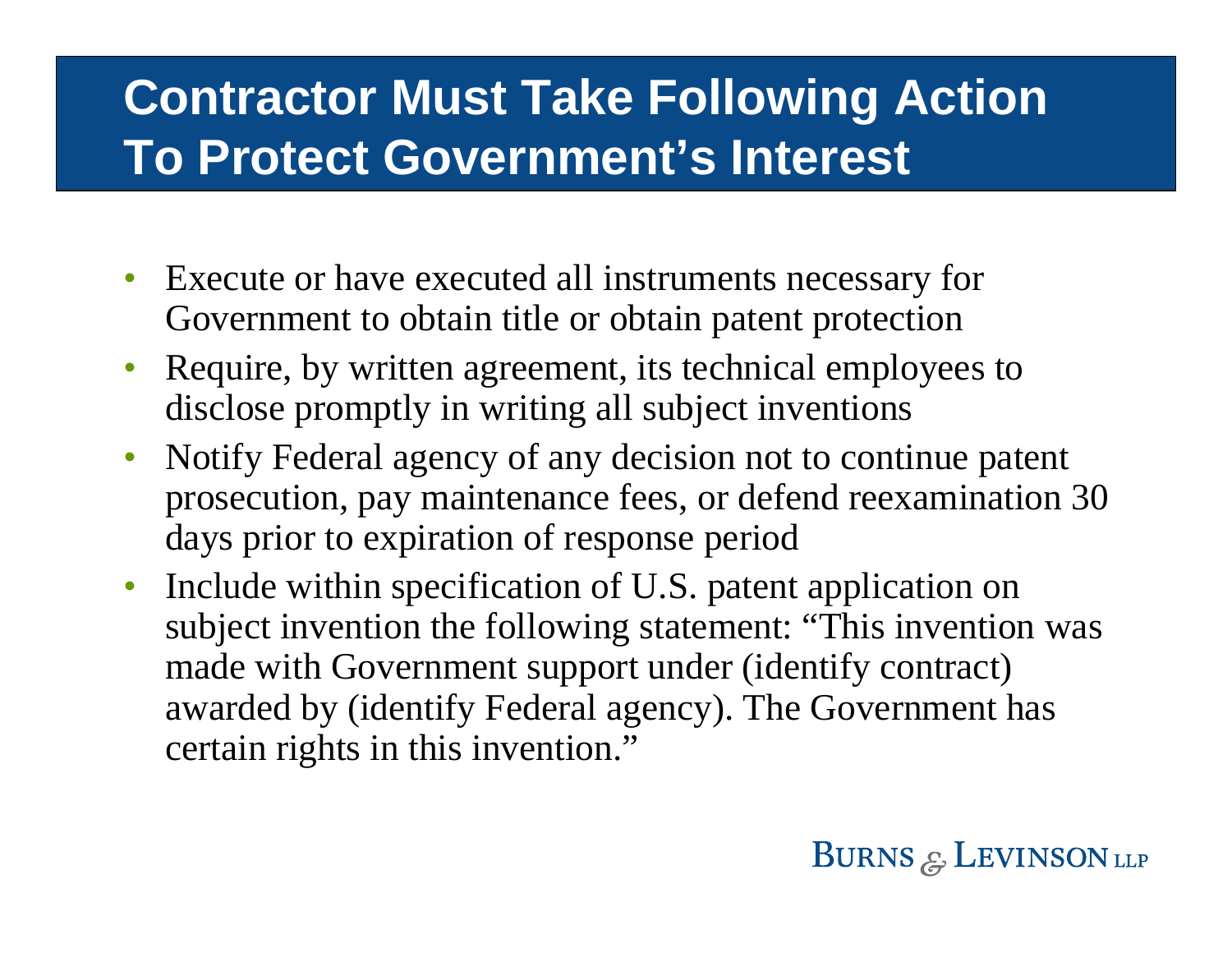# **Contractor Must Take Following Action To Protect Government's Interest**

- Contractor shall establish and maintain active and effective procedures to assure inventions identified and disclosed (6 months of conception or actual reduction of practice)
- Submit appropriate reports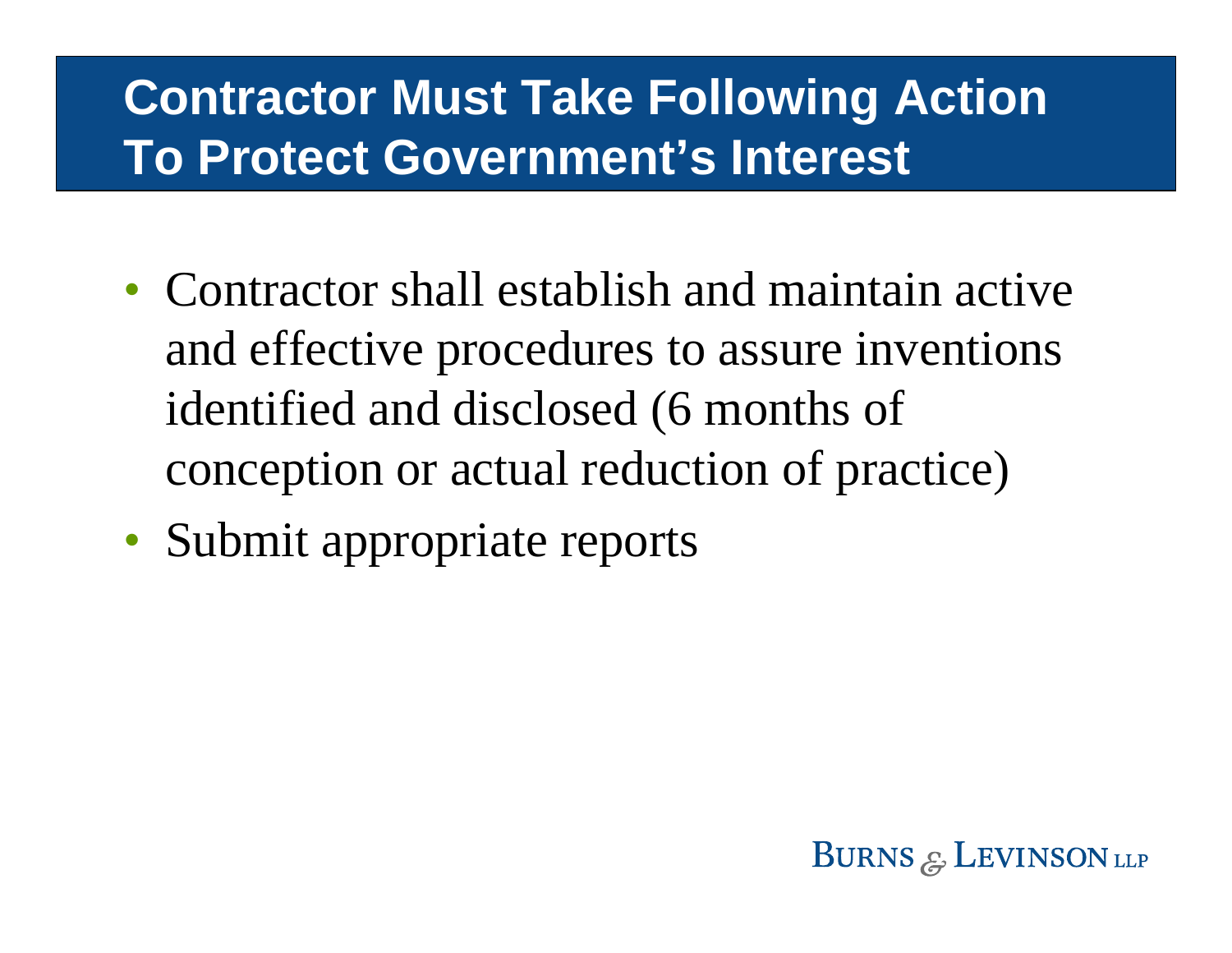## **Subcontracts**

- Subcontractor shall retain all rights as if subcontractor were contractor
- Contractor shall not, as part of consideration for awarding subcontract, obtain rights in subcontractor's inventions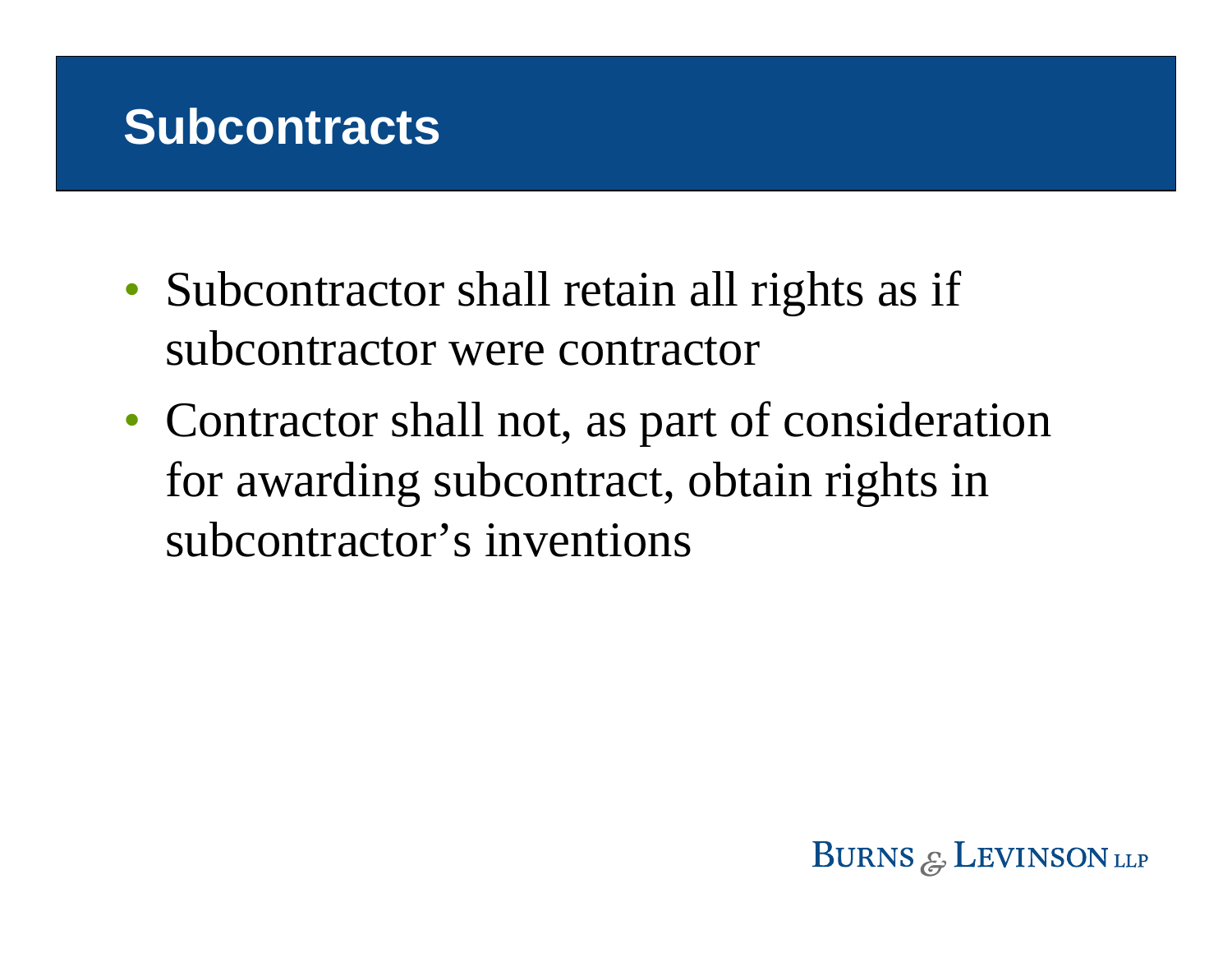## **Preference for U.S. Industry**

• Contractor agrees that neither it, nor any assignee, will grant any person exclusive right to use or sell subject invention unless such person agrees to manufacture substantially in U.S. - waivers may be obtained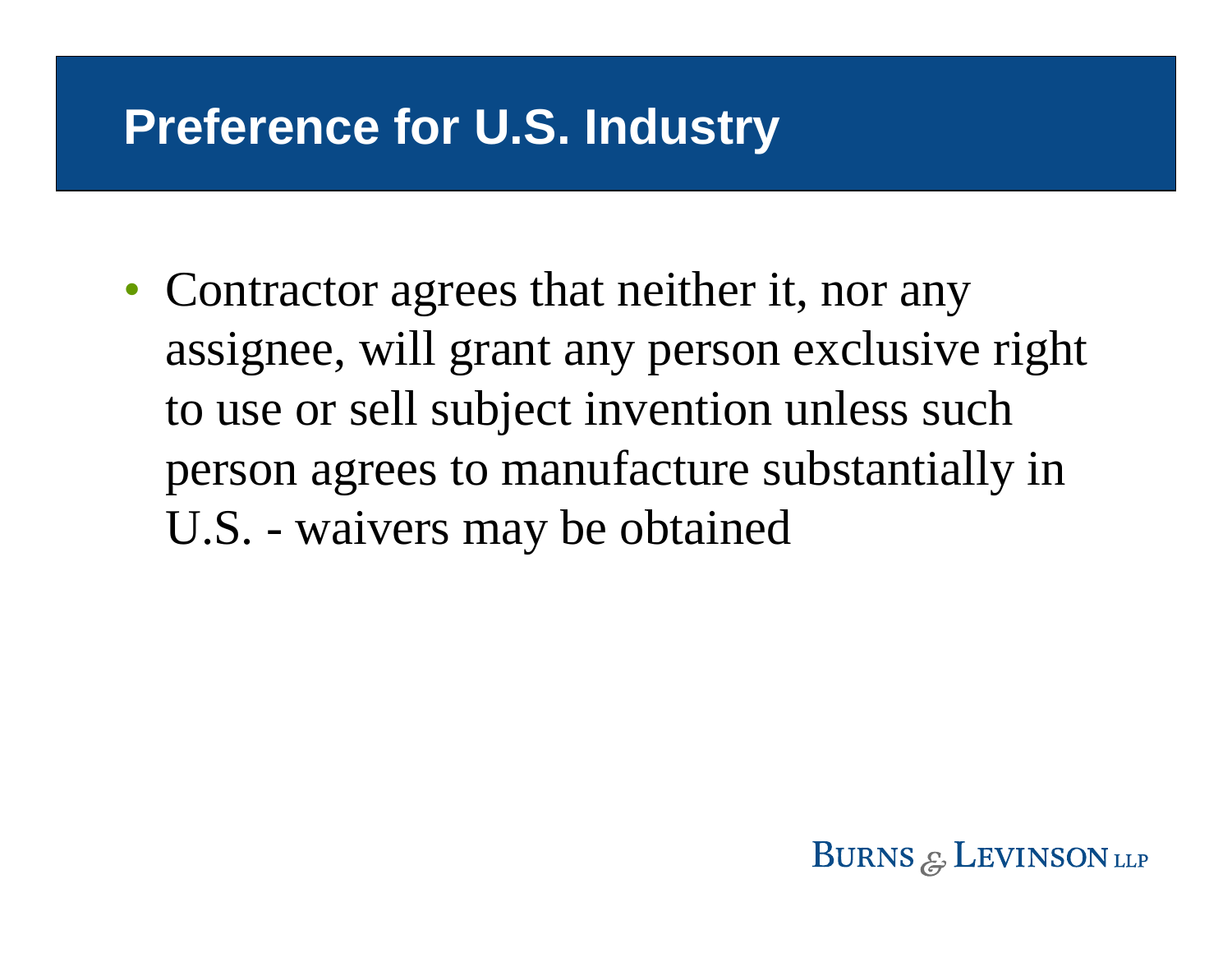## **March-In Rights**

- Federal Agency has right to require contractor, an assignee or exclusive licensee, to grant a nonexclusive, partially exclusive, or exclusive license in any field of use to responsible applicants if:
	- Contractor or assignee has not achieved practical application of invention
	- Health & Safety needs not satisfied by Contractor or assignee
	- Public use specified by public regulations if not satisfied by Contractor or assignee